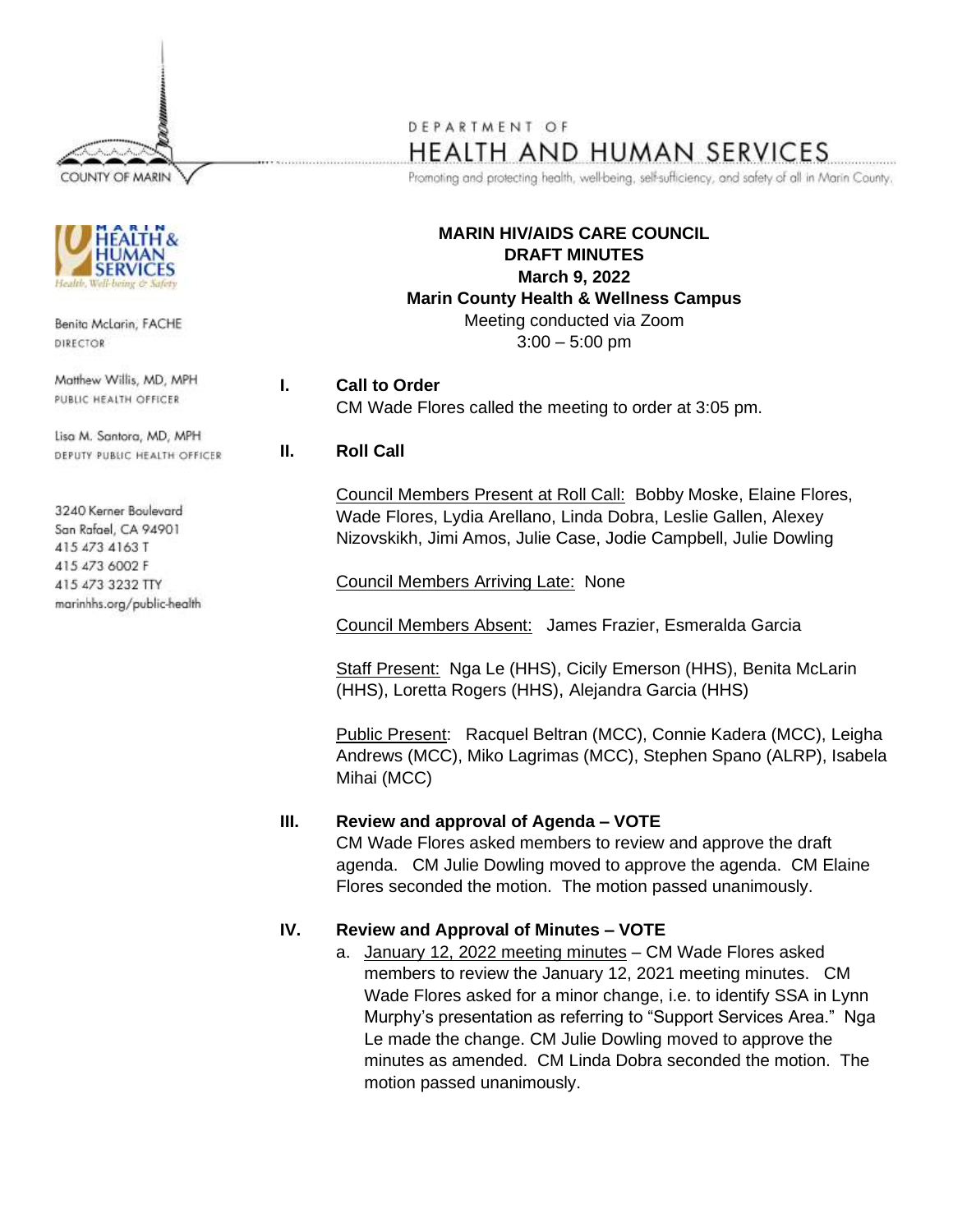- PG. 2 OF 6 **V. General Announcements**: CM Wade Flores asked for any announcements.
	- a. CM Leslie Gallen announced that Dana Van Gorder retired as Executive Director of the Spahr Center on February 28th. CM Leslie Gallen, Deputy Director, will fill in as the interim Executive Director until March 31st. The new director, Adrian Shanker, will begin on April 1<sup>st</sup>.
	- b. CM Julie Case brought up a situation that occurred at the Spahr Center food pantry which CM Leslie Gallen explained i.e., people can show up and wait until someone is available to wait on them.
	- **VI. Public Comment:** CM Wade Flores asked for public comment.
		- **a.** Stephen Spano of the AIDS Legal Referral Panel (ALRP) in San Francisco introduced himself. The ALRP offers support in Marin, San Francisco, and San Mateo counties. They work to resolve issues where there is conflict or lack of access to service providers for Ryan White patients.
		- **b.** The other members of the public introduced themselves. This included Benita McLarin, Director of Health and Human Services; Alejandra Garcia, Public Health Investigator for HHS; Connie Kadera, Chief Dental Officer for MCC; Isabela Mihai, Compliance & Privacy Officer at MCC; Racquel Beltran, Senior Dental Operations Officer at MCC; Leigha Andrews, Senior Director of Medical Operations at MCC; Miko Lagrimas, DDS at MCC.
	- **VII. Co-Chair Report:** CM Wade Flores reminded Council members to prepare for decisions regarding priorities and allocations of budget funds which will be discussed in future meetings. He expressed gratitude that all members were feeling well.
	- **VIII. Prevention Program Report:** CM Linda Dobra reported the following:
		- **a.** Romario Conrado, Bilingual HIV Prevention Navigator, is approved to do testing at the Spahr Center. He is working hard with Chris Brown out in the community with PrEP and Syringe Access.
		- **b.** She is working with staff at the jail to create systems of care regarding Hepatitis C and HIV.
		- **c.** April is STD awareness month, so members may see information about testing, etc.
		- **d.** Questions: CM Wade Flores asked if the Governor's announcement the other day about mental health would affect the prevention program. CM Linda Dobra said that she had not heard the announcement. Director Benita McLarin stated that the announcement was about additional funds being allocated for supporting residents with mental health issues, particularly those who are homeless.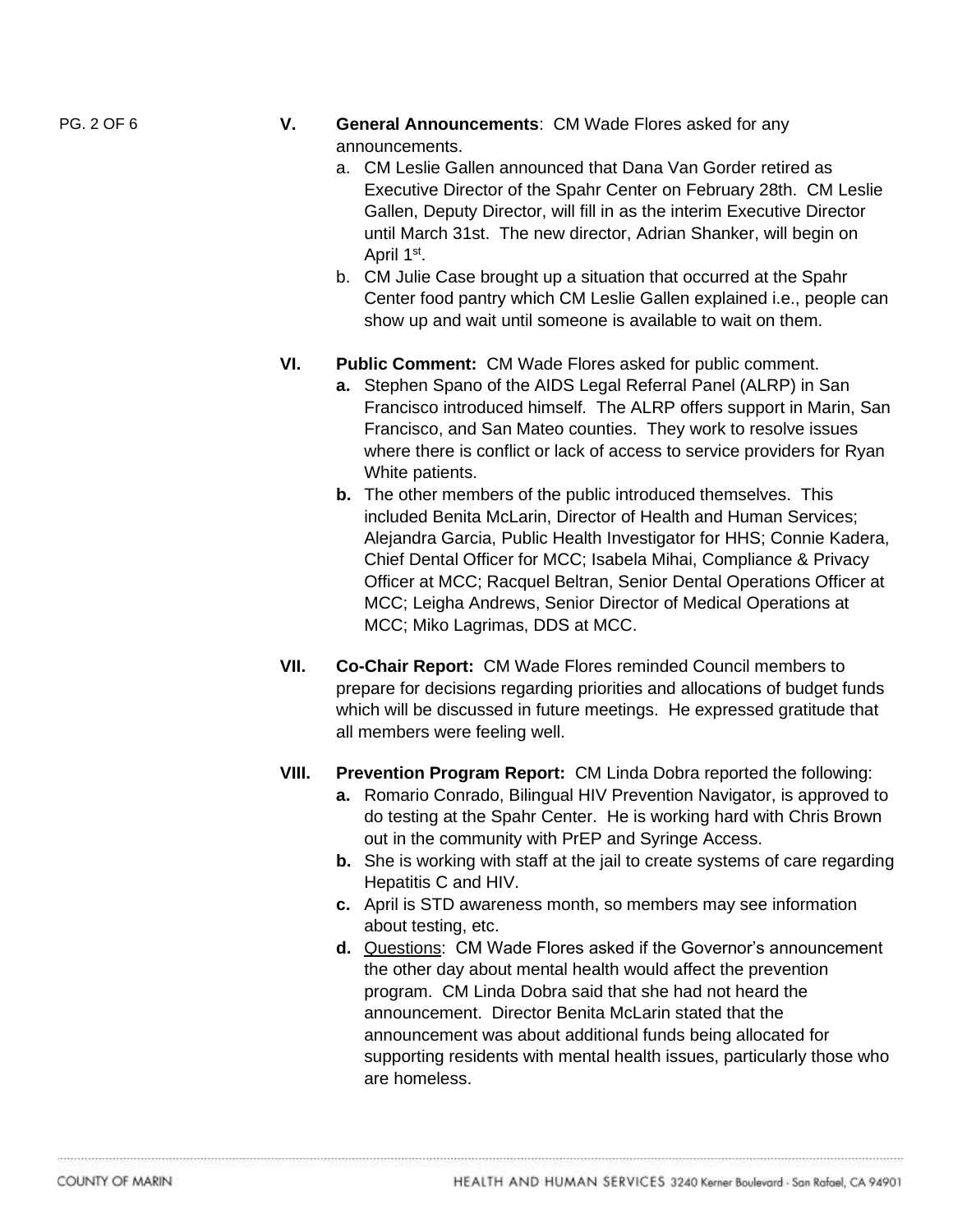- PG. 3 OF 6 **IX. Division of Public Health Report**: Cicily Emerson shared her screen and reported the following:
	- **a.** She reviewed the President's National COVID-19 Preparedness Plan to guide public health efforts going forward. It has four points: (1) Protect against and treat COVID-19; (2) Prepare for new variants; (3) Prevent economic and educational shutdowns; (4) Lead the world to vaccinate the world and save lives.
	- **b.** She reported that the omicron variant is the leading variant in Marin County. The omicron surge has peaked and is now winding down. The number of cases among the unvaccinated was much higher than those who were vaccinated. The lowest case rates were among those who were vaccinated and had received a booster shot.
	- **c.** She commented on how the death rates before and after the introduction of vaccine testify to the effectiveness of the vaccines.
	- **d.** Pediatric vaccination is still being studied.
	- **e.** The County is now trying to close the boosting rate gap between white residents on the one hand and Hispanic and African American residents on the other.
	- **f.** As of the end of this week, masking in schools will be strongly recommended but not required.
	- **g.** There is now in place a vaccination mandate for first responders.
	- **h.** There is a new framework for looking at COVID-19. Public Health will no longer look at community infection rates to determine response but rather hospitalization rates. Those will determine policy changes. Marin County is currently at the Low level of transmission, but there are still recommendations in place for people who are immunecompromised. It is recommended that these residents be up to date on vaccination and boosters and are aware of current treatments available. She also recommended that residents have test kits at home so that their infection could be caught early. Spahr Center has many test kits available and there are two tests per kit. The recommendations change when the level of transmission is at the Medium and High levels.
	- **i.** At the next Board of Supervisors meeting, there will be a Board resolution and presentation by Dr. Lisa Santora, recognizing all our partners who worked with County Public Health during the pandemic. It takes place in the Board of Supervisors Chambers.
	- **j.** Nga Le reported that the annual Client Satisfaction Survey has been mailed out. Those who send in a completed survey will receive at \$20.00 gift card.
	- **X. Oral Health Update:** Racquel Beltran shared her screen and reported the following:
		- **a.** She presented Ryan White (RW) grant figures for FY 2021-2022 (from April 1, 2021, to Feb. 28, 2022). 45 RW patients were served, 21 of which were RW only. There were 162 RW average visits with 3.6 visits per RW patient. The average cost per RW visit was \$455.49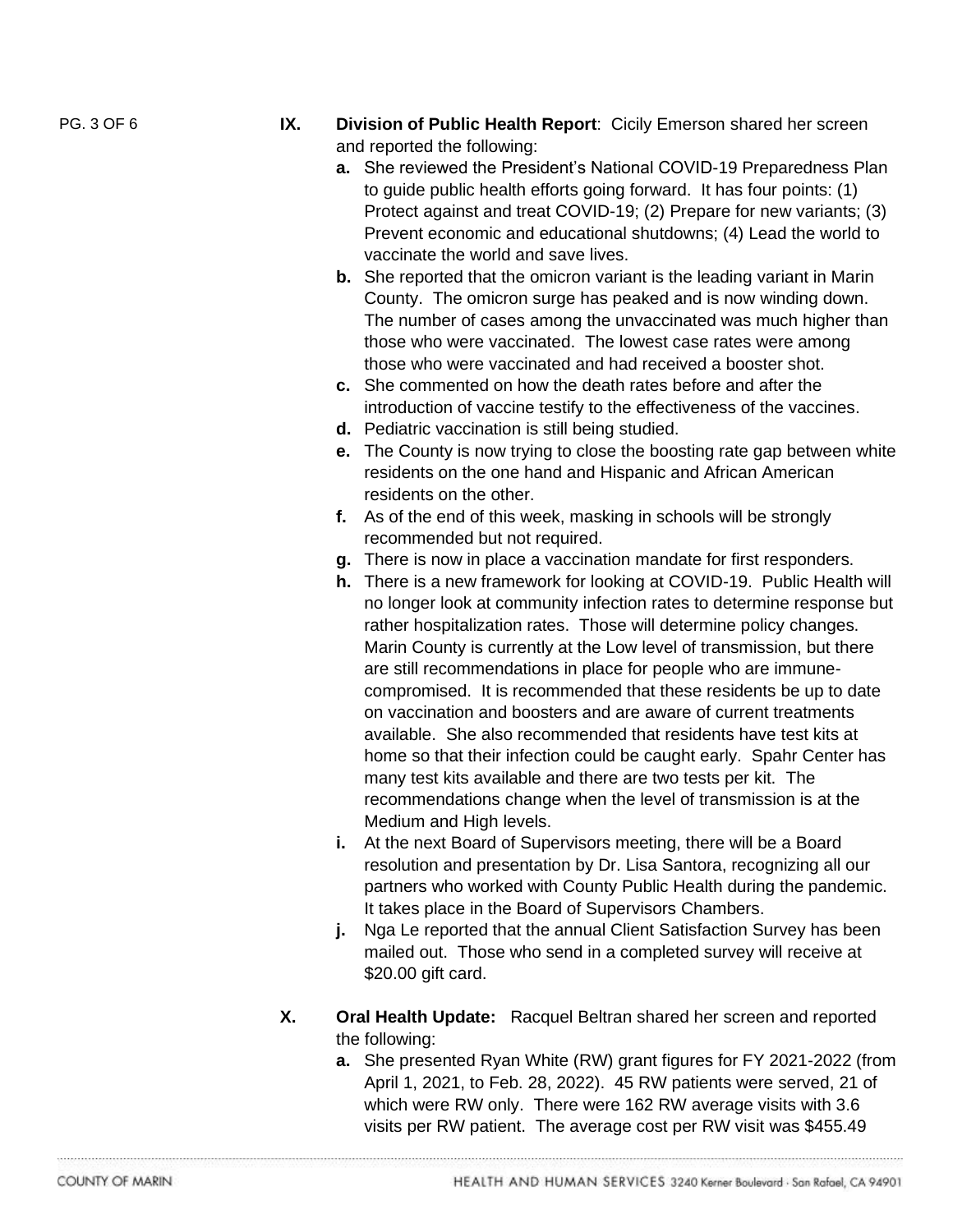PG. 4 OF

(excluding administrative costs), with a \$260 reimbursement rate from Denti-Cal at the 4<sup>th</sup> Street location. The total charges for RW patients were \$73,790. Total funds from RW for this FY were \$46,200.

- **b.** Council members asked questions for clarification. Racquel stated that the RW grant money went mostly for staff salaries but in the coming FY it will go for service fees. CM Lydia Arellano stated that the latest figures she has for RW eligible patients was 125. Because of the pandemic, many of these patients have not received regular care. She wanted to know if MCC is reaching out to these patients to get them back into regular care. Racquel stated that MCC is restarting their recall process to capture these patients. There are probably some that have not been contacted yet. MCC needs to assure they have availability to provide appointments, etc. They are playing "catch up." CM Bobby Moske asked about referrals for specialty care. UCSF and UOP do not accept RW patients. MCC was still giving referrals to these places until very recently. Where can they go to get care? If this problem is not resolved, he recommends an audit. CM Lydia Arellano clarified for Bobby Moske that UCSF and UOP never took RW funds , and she explained how reimbursement happened in the past with work -around solutions.
- **c.** Leigha Andrews and Cicily Emerson explained that the RW funds are audited every year.
- **d.** Dr. Connie Kadera reported that MMC has an agreement with Dr. Daryl Dudum to take RW patients for root canals, emergency services. Patients needs to make appointments with MCC to be evaluated. If specialty services are needed, a referral to Dr. Dudum will be made. For oral surgery, MCC has contracted with an oral surgeon in Larkspur. As of January 2022, MCC is empaneling patients which means a patient is assigned to a team of doctors for evaluation and treatment. This will streamline things. Not all shortcomings have been addressed, but MCC is working on them and has made great progress. CM Lydia Arellano asked how many appointments were set aside per month and how the RW patients would be paneled. Dr. Kadera stated that empaneling will happen randomly. Cicily Emerson stated that the County and MCC have been working on this problem for the last year or more to locate funds for these specialty services. Racquel Beltran also said that MCC has been working to provide transportation for patients, as needed, including out -of -county transportation . CM Wade Flores asked how long a RW patient would have to wait if an extraction was needed. Racquel Beltran stated that in an emergency, the patient could be seen the same day. An evaluation would be made as to what next steps needed to be taken e.g. a course of antibiotics may be needed before the extraction. Appointments are blocked each day for emergencies only. CM Bobby Moske asked if dentures are covered. Dr. Kadera said that there are varying criteria for Medi -Cal patients. Bobby also asked about a RW patient whose Medi -Cal coverage was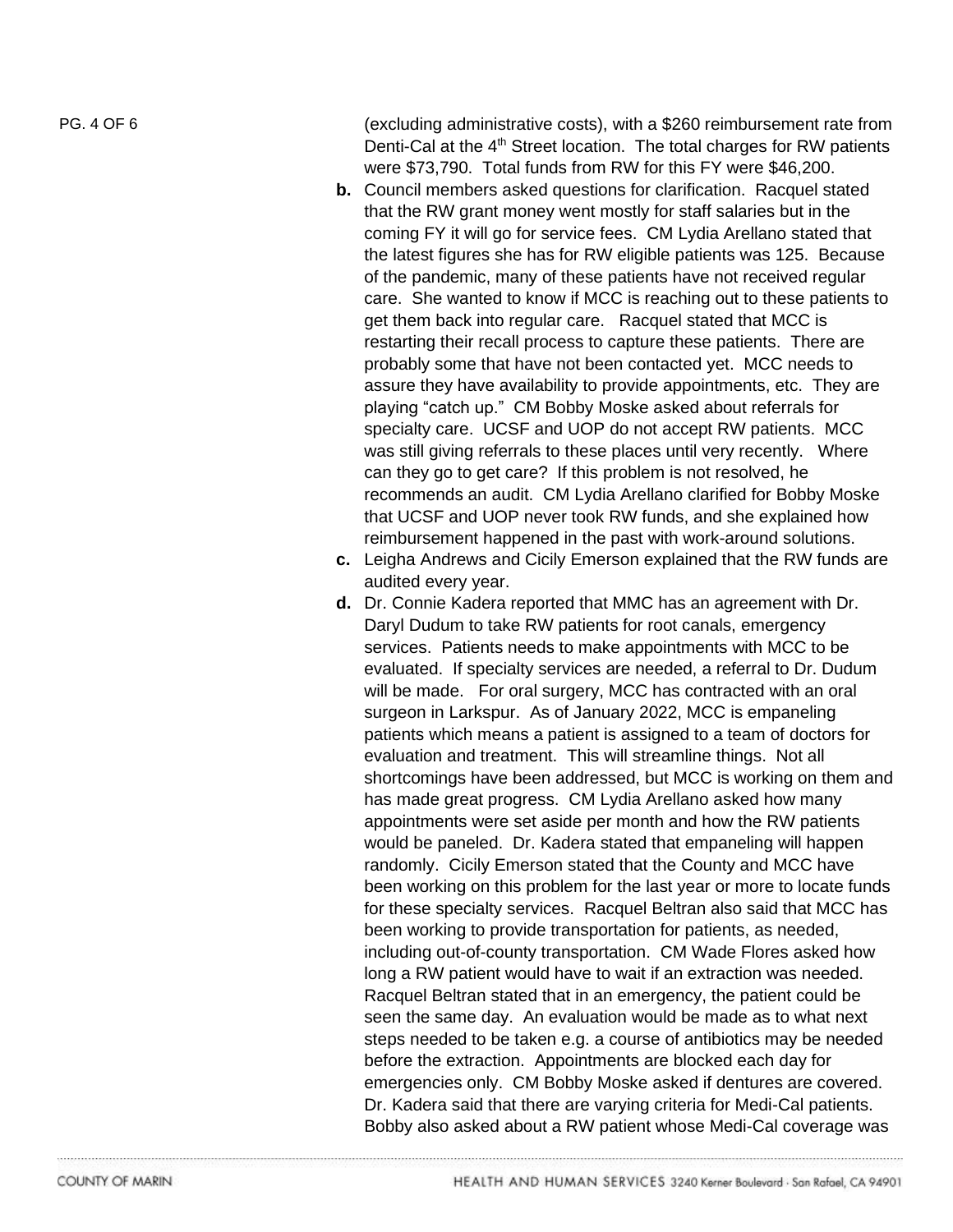PG. 5 OF 6 expiring. He was informed that Medi-Cal is extending coverage and there are payment plans available for patients who need to pay in increments.

- **e.** Isabela Mihai shared her screen and reviewed the process for handling patient complaints. Complaints can be communicated via in person complaint to a dental assistant, or via phone, email, an online complaint form or regular mail. MCC tries to address complaints within 24 hours although the complaint line says five days. MCC will consult with the patient, clear up the situation, implement new training, if needed and other steps. She reminded attendees that if medical information is to be provided to a third party, the patient must submit a completed authorization for release of information form. CM Wade Flores requested that HIV patients be included in MCC trainings and procedure discussions to assure good communication and understanding. Isabela agreed.
- **f.** Leigha Andrews reported some additional good news. In October, MCC will implement a new electronic health records system which will allow medical and dental health records to be in one system. She also agreed that it would be good to have HIV patients be part of training. CM Elaine Flores stated how important it is for all sides to work together to improve service. Jodie Campbell provided insight on challenges for MCC with funding and providing services. Racquel Beltran and Dr. Kadera repeated MCC's commitment to improve services and to be responsive to patient needs.
- **g.** Cicily Emerson thanked all the MCC staff who attended this meeting, made their presentations and answered questions. MCC staff will share their contact information in the Chat.
- **h.** Cicily Emerson also reported that the County does a yearly audit of all RW contractors to assure they are meeting RW grant requirements. The County does chart reviews and other checks. The contractors also have independent financial audits. So, MCC is well audited. CM Wade Flores then asked if an explanation could be provided so that the Council members could understand how the various numbers were arrived at. Just a basic understanding is all that's necessary. This will help inform the Council's allocation decisions. CM Bobby Moske asked if the audits could be viewed by the public. Cicily Emerson stated that the public can do a public records request. No client level data can be provided but all else is available.
- **XI. Break**  None.
- **XII. Budget Update**: Nga Le shared her screen and reported the following:
	- a. The County has not yet received its RW Part A allocation yet for FY 2022-2023. The County is working on the assumption that it will be flat funding. The County is contracting with the Spahr Center for a grant of \$450,000.